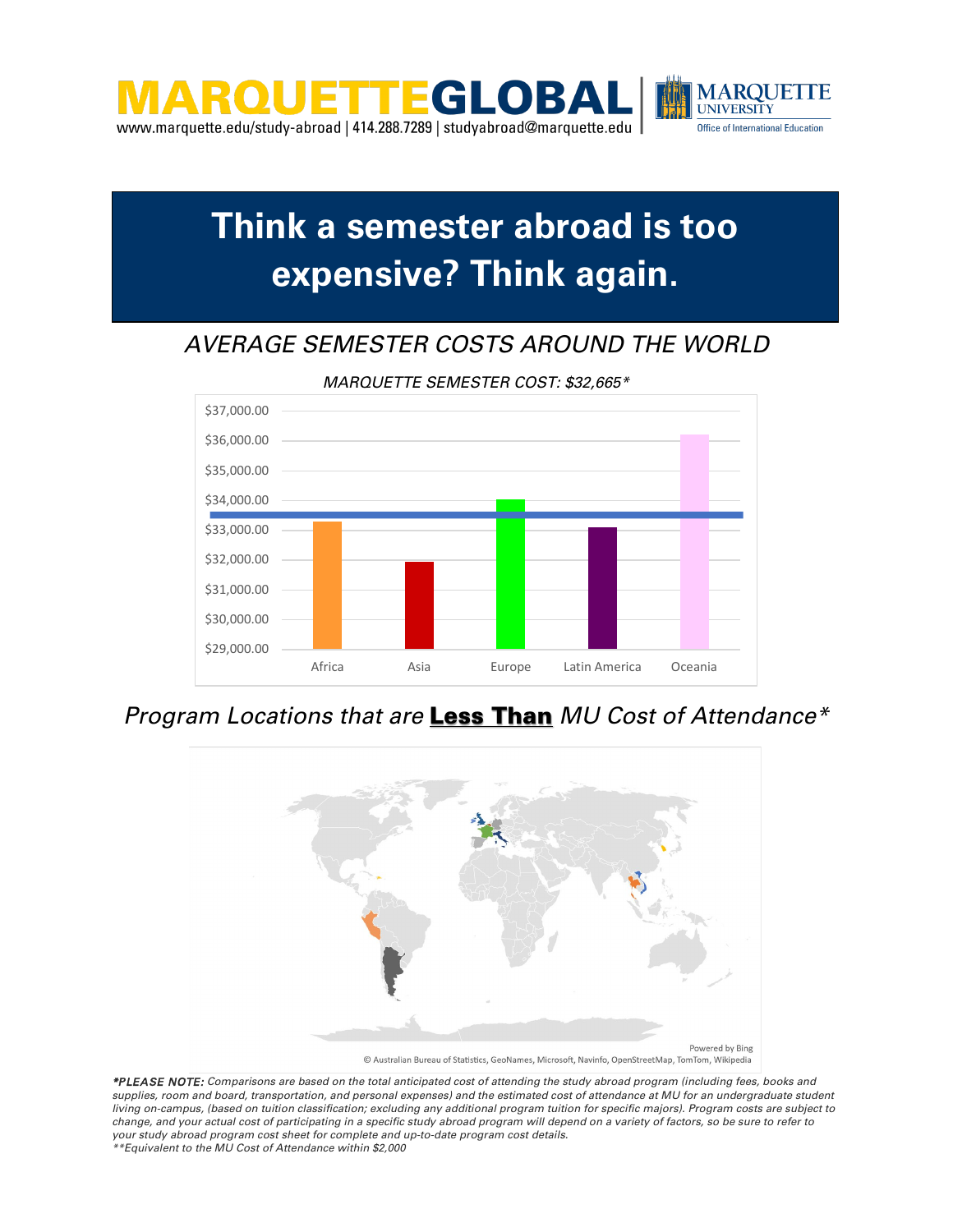



#### Asia

- *Sogang University (South Korea)*
- *International University-Vietnam National University (HCM) (Vietnam)*
- *Mahidol University International College (Vietnam)*

#### Europe

- *Universiteit Antwerpen (Belguim)*
- *EM Strasbourg Business School (France)*
- *ESDES Lyon Business School (France)*
- *ESSEC Business School (France)*
- *Université Catholique de Lille (France)*
- *European University Viadrina (Germany)*
- *Philipps-Universität Marburg (Germany)*
- *National University of Ireland, Galway (Ireland)*
- *LUISS Universita Guido Carli (Italy)*
- *Universita Cattolica del Sacro Cuore-Milan Campus (Italy)*
- *University of Genoa (Italy)*
- *University of Luxembourg (Luxembourg)*
- *Universidad Loyola Andalucia - Cordoba and Sevilla (Spain)*
- *City, University of London (United Kingdom)*
- *University of Birmingham (United Kingdom)*

#### Latin America

- *Universidad del Salvador (Argentina)*
- *Encuentro Dominicano (Dominican Republic)*
- *Universidad del Pacífico (Peru)*



*\*PLEASE NOTE: Comparisons are based on the total anticipated cost of attending the study abroad program (including fees, books and supplies, room and board, transportation, and personal expenses) and the estimated cost of attendance at MU for an undergraduate student living on-campus, (based on tuition classification; excluding any additional program tuition for specific majors). Program costs are subject to change, and your actual cost of participating in a specific study abroad program will depend on a variety of factors, so be sure to refer to your study abroad program cost sheet for complete and up-to-date program cost details.*

*\*\*Equivalent to the MU Cost of Attendance within \$2,000*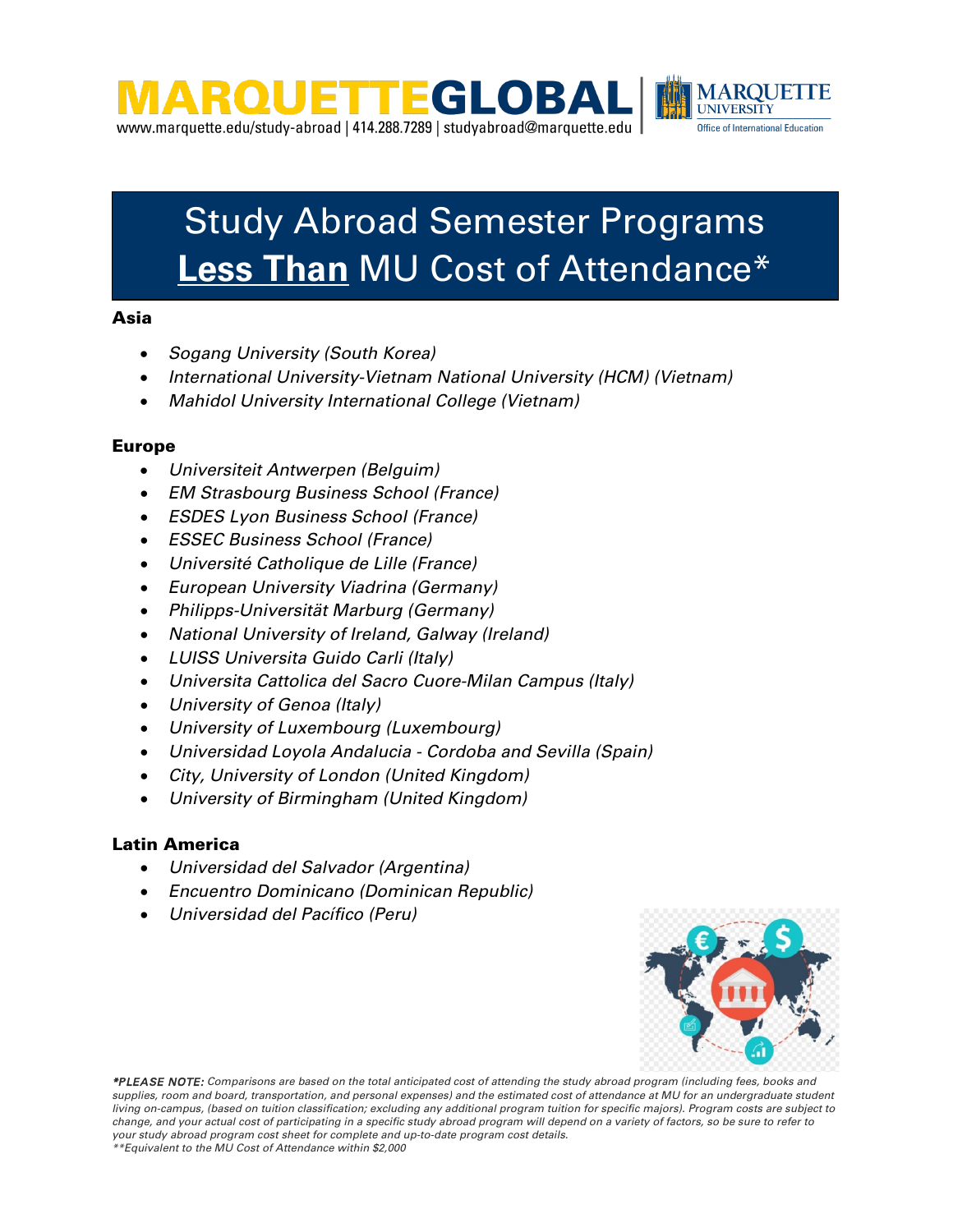



# Study Abroad Semester Programs **Equivalent\*\*** to MU Cost of Attendance\*

#### **Africa**

• *Sibanye Cape Town (South Africa)*

#### Asia

- *The Beijing Center for Chinese Studies (China)*
- *Loyola University Chicago - The Vietnam Center (Vietnam)*

#### Europe

- *Institut Catholique de Paris (France)*
- *Sciences Po (France)*
- *The American College of Greece (Greece)*
- *University of College Dublin (Ireland)*
- *Saint Louis University en Madrid, Spain (Spain)*
- *Universidad Pontificia Comillas (Spain)*
- *ZHAW- Zurich University of Applied Sciences (Switzerland)*



shutterstock.com - 287815571

*\*PLEASE NOTE: Comparisons are based on the total anticipated cost of attending the study abroad program (including fees, books and supplies, room and board, transportation, and personal expenses) and the estimated cost of attendance at MU for an undergraduate student living on-campus, (based on tuition classification; excluding any additional program tuition for specific majors). Program costs are subject to change, and your actual cost of participating in a specific study abroad program will depend on a variety of factors, so be sure to refer to your study abroad program cost sheet for complete and up-to-date program cost details.*

*\*\*Equivalent to the MU Cost of Attendance within \$2,000*